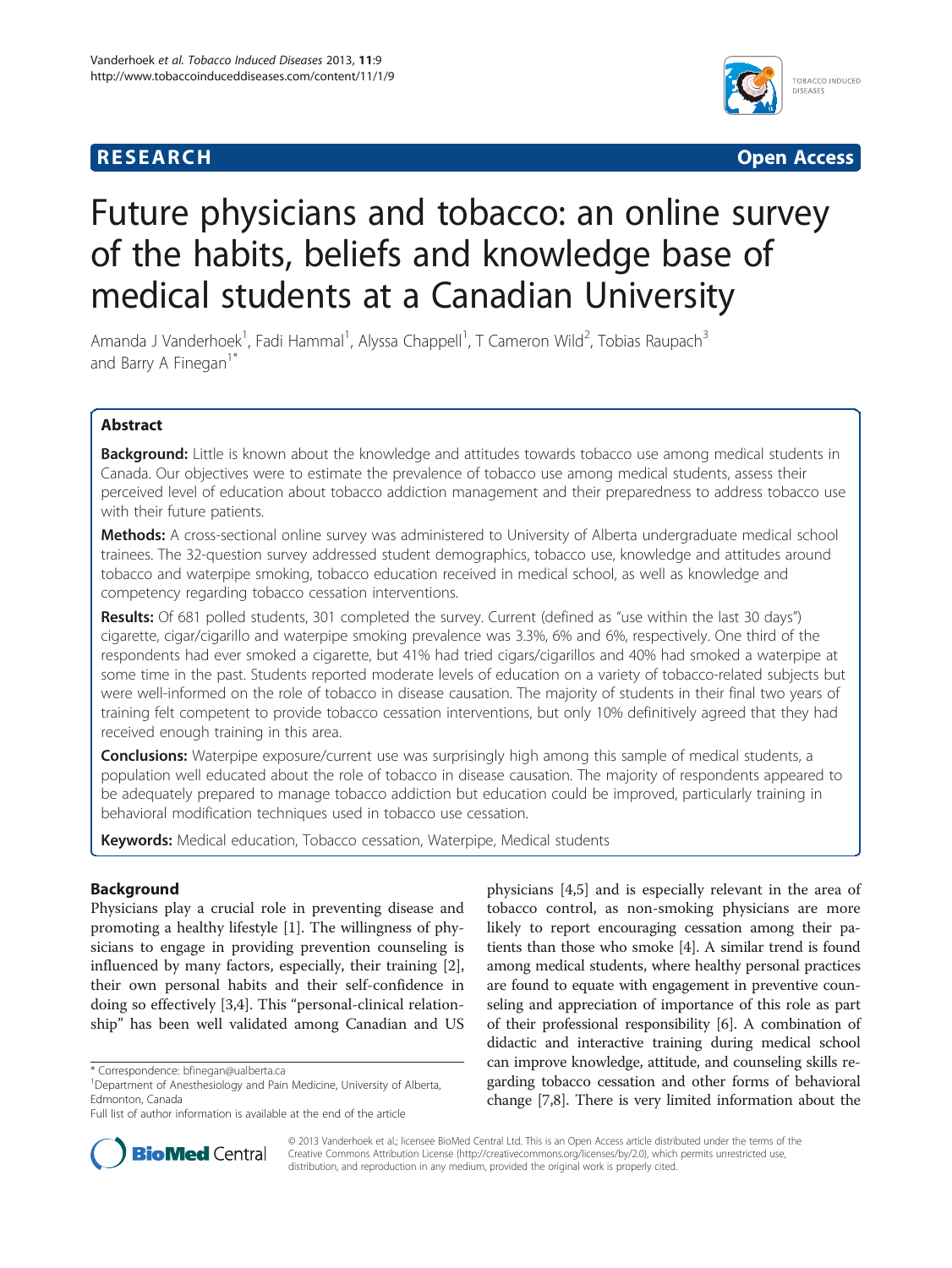prevalence of smoking among Canadian medical school students and their perceived level of education and preparedness to address tobacco use with their patients [[9](#page-8-0)]. There are no data on waterpipe use in medical students, a popular emerging method of smoking that is frequently thought of as less harmful than cigarettes [[10](#page-8-0)].

In this cross-sectional survey of University of Alberta undergraduate medical students, we sought to report on their smoking status, what their opinions were regarding the risks of waterpipe smoking, the extent of their knowledge about the role of tobacco in disease causation and their understanding of the relative effectiveness of currently used tobacco cessation interventions. Finally, we requested they provide their views on the education they received about tobacco addiction management, their self-perceived capacity/competency to treat patients with tobacco addiction and the role of physician leadership in advancing tobacco control and management.

## **Mathods**

Students in the undergraduate Doctor of Medicine program in the Faculty of Medicine and Dentistry at the University of Alberta, Edmonton, Canada, were invited to participate in a cross-sectional, anonymous on-line survey. The questionnaire was available on-line for a sixweek period in 2012. During that time, we tracked the completion of questionnaires, noting the date and time of survey completion. Four email reminders were sent out during the course of the survey, each of which contained a summary of the invitation letter and link to the questionnaire.

The undergraduate program spans four years, beginning with two years of preclinical education. In the third year, students begin their clinical education, which consists of two years of clerkship in a variety of medical specialties. During the fourth year of their education, students are given three months of protected time to undergo 10– 15 weeks of electives, interview for residency positions and prepare for graduation. The pre-clinical medical curriculum at the University of Alberta is based on system blocks focusing on small group learning. Tobacco related education is integrated into each system block with no special block devoted solely to tobacco. Therefore it was difficult to estimate how many hours of tobacco education medical students receive throughout their undergraduate medical education. There were approximately 170 students enrolled in each year of the program for the 2011/ 12 school year. All 681 students in the graduating classes of 2012 to 2015 (46.4% female) were eligible to participate in the survey.

## Development of the survey instrument

The questions were developed with guidance of previously used questionnaires on tobacco and education among

medical students [\[11,12\]](#page-8-0) and with the support of a consultant experienced in social research methodology who provided assistance in the selection, placement, response sets, content and face validity of the question items. In all questions on knowledge, opinion and attitude, a six-point Likert scale was used where 1 was negative and 6 positive. The survey instrument consisted of 32 questions with an estimated completion time of five to ten minutes. Six domains of questions were asked of respondents:

- 1. Student demographics and current tobacco use (defined as "use within the last 30 days") and "ever tobacco use" (9 questions)
- 2. Knowledge and attitudes toward tobacco and waterpipe smoking (5 questions)
- 3. Health implications of smoking (3 questions)
- 4. Effectiveness and priority of tobacco cessation interventions (1 question)
- 5. Perceived education and competency (10 questions)
- 6. Perceived physicians role in tobacco cessation (4 questions).

## Procedures

The Health Ethics Review Board at the University of Alberta approved the survey. The Undergraduate Medical Education (UME) office posted a bulletin about the survey on the on-line learning community for the Faculty of Medicine and Dentistry that included a description of the survey, a link to the invitation letter and a link to the survey instrument. The UME office subsequently sent an email to all medical students alerting them to the bulletin. Students who read the bulletin and clicked on the link to the survey were taken to a secure internet site (FluidSurveys, Ottawa, ON, Canada) where they were asked to complete an anonymous informed consent form if they wished to participate in the survey. Potential participants were informed that for voluntarily completing the questionnaire, they were eligible to receive either a \$5.00 unique OneCard certificate (the OneCard is the student identity card that can contain monetary value to purchase certain services and products on the university campus) or a \$5.00 Starbucks e-gift card. Only those who wanted to receive the incentive were asked to provide their email address at the end of the questionnaire. The email addresses were separated from the survey data to maintain anonymity.

## Statistical analysis

Incomplete questionnaires were not used in the analysis. Demographic and "current use" and "ever use" data were summarized using descriptive statistics. Categorical variables were reported using frequencies, while continuous data were analyzed using means and standard deviations. All group comparisons for categorical variables were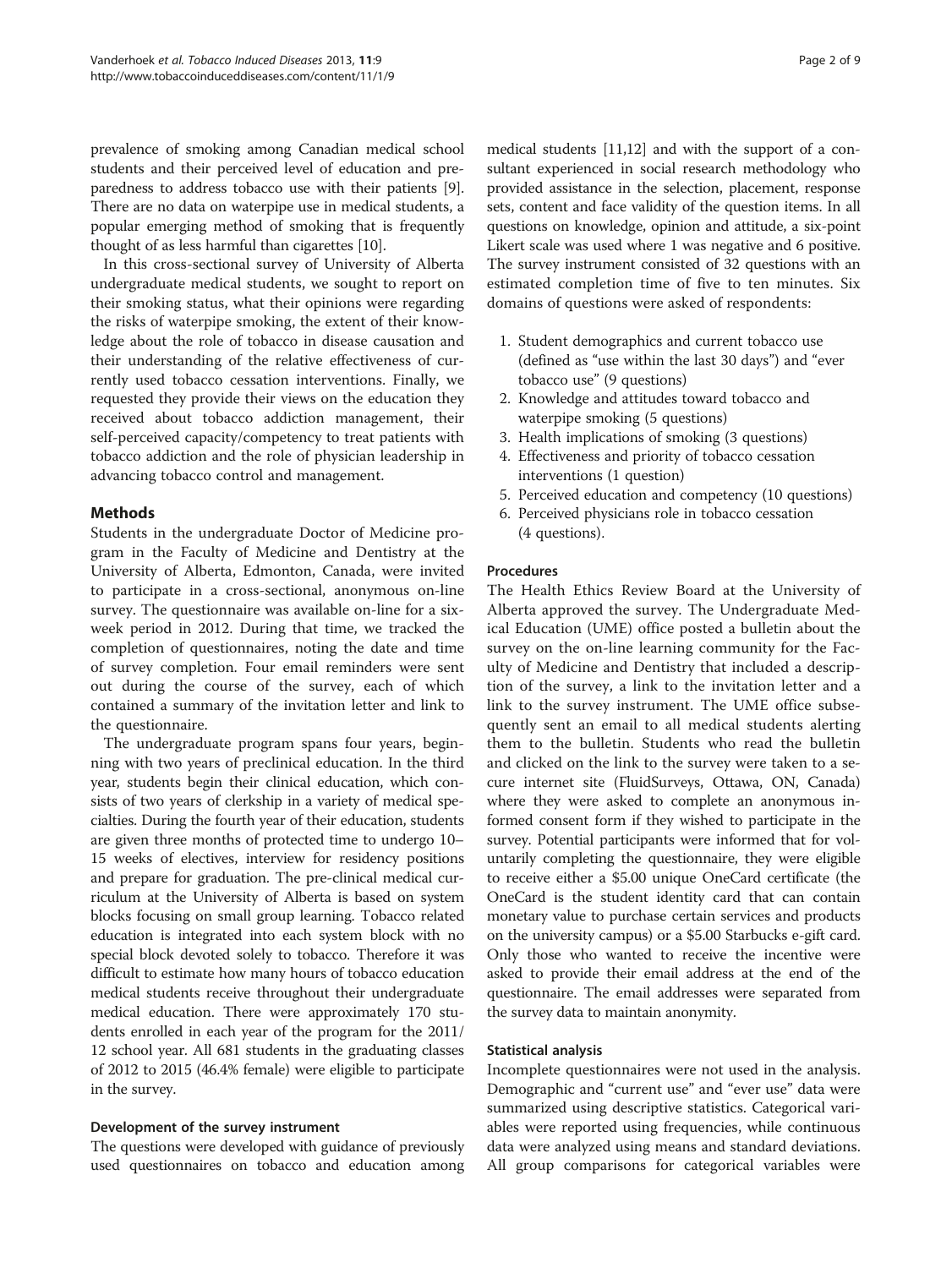conducted using chi-square analyses where two-sided p-values <0.05 were considered statistically significant. Multivariate analysis was used to identify predictors for competency to counsel patients and prescribe medication. The Statistical Package for the Social Sciences (SPSS, Version 19.0, IBM, Armonk, NY, USA) was used for data management and statistical analyses.

## Results

## Response rate

We received 301 completed surveys and 12 incomplete responses out of 681 potential respondents. The survey response rate was calculated as:

(number of completes) / (number of completes + number of incompletes + number of refusals), which in this case was:  $(301) / (681) = 44.2%$ . The highest response rate  $(65%)$ was from students who had just completed their first year of school and the lowest (25%) from recent graduates.

## Sample characteristics

Of the 301 respondents, 51% were females and the mean age was 24.4 years ( $SD = 2.8$ ). About 37% of respondents had just completed their first year of medical school, while 14% of respondents had just graduated from their fourth year (Table 1).

## Smoking prevalence and opinions

More students had ever smoked cigars/cigarillos (40.5%) or waterpipes (39.9%) than those who had ever smoked a cigarette (29.9%). Similarly, current smoking rates were

| Table 1 Demographic characteristics of University of |  |
|------------------------------------------------------|--|
| Alberta medical student respondents                  |  |

|                             | n/N        | $\%$      |  |  |
|-----------------------------|------------|-----------|--|--|
| Gender                      |            |           |  |  |
| Female                      | 155/301    | 51.5      |  |  |
| Male                        | 146/301    | 48.5      |  |  |
| Class                       |            |           |  |  |
| 2015                        | 111/301    | 36.9      |  |  |
| 2014                        | 77/301     | 25.6      |  |  |
| 2013                        | 70/301     | 23.3      |  |  |
| 2012                        | 43/301     | 14.3      |  |  |
| <b>Smoking status</b>       |            |           |  |  |
| Cigarettes (ever)           | 90/301     | 29.9      |  |  |
| Cigarettes (current)        | 10/301     | 3.3       |  |  |
| Cigars/Cigarillos (ever)    | 122/301    | 40.5      |  |  |
| Cigars/Cigarillos (current) | 20/301     | 6.6       |  |  |
| Waterpipe (ever)            | 120/301    | 39.9      |  |  |
| Waterpipe (current)         | 18/301     | 6.0       |  |  |
|                             | Mean (SD)  |           |  |  |
| Age [years]                 | 24.4 (2.8) | $21 - 47$ |  |  |

higher for cigars/cigarillos (6.6%) and waterpipe (6.0%) than for cigarettes (3.3%).

Among those who had ever smoked a waterpipe, the majority (53.8%), had done so at a shisha/hookah café. The most common materials reported to be smoked in a waterpipe were tobacco (59.7%) and herbal products (42.9%). There was no difference in beliefs about the health consequences of waterpipe smoking between those who indicated that they were "ever" smokers and nonsmokers. A significant minority of all respondents believed that smoking tobacco in a waterpipe was less harmful than smoking tobacco in the form of a cigarette. Surprisingly, 10% of those who had smoked a waterpipe indicated that they did not think that smoking tobacco in a waterpipe was addictive, a belief not shared by nonsmokers (Table [2](#page-3-0)).

## Perception of exposure to tobacco related education

Respondents reported moderate levels of education on a variety of tobacco-related subjects. The overall tobacco education score was 3.25 (95% CI 3.14-3.36). Limited education was reported on the role of tobacco in addiction pathology, pregnancy and pediatrics and on the pharmacotherapy of nicotine addiction. Respondents reported greater exposure to education about counseling and motivational interviewing techniques and the role of tobacco in public health and the most education about the role of tobacco causing in disease. Less than 10% of respondents reported that they received "a lot of education" about any of the subject areas surveyed (Figure [1\)](#page-4-0).

## Perceived competence in tobacco cessation interventions

Fewer than 10% of respondents in any year, strongly agreed with the statements "I have received enough training on tobacco cessation interventions"; "I am comfortable providing medications to assist in tobacco cessation" and "I am familiar with the current guidelines for treating tobacco use", however, some 30% of final-year students felt knowledgeable (strongly agree and agree somewhat) about guidelines and were satisfied with the education they have received. Fifty per cent felt competent to counsel patients and prescribe medication. A difference in self-reported competence was apparent in the responses as students progressed through the program (Figure [2\)](#page-5-0). Multivariate analysis showed that the year of education was the only significant factor in predicting if students were likely to counsel smokers who are seeking help to give up smoking.

## Health consequences of smoking

Most students believed that cigarettes are either mostly or totally responsible for chronic obstructive pulmonary disease (95%), lung cancer (91%), coronary artery disease (54%) and, to a lesser extent, bladder cancer (Figure [3](#page-5-0)).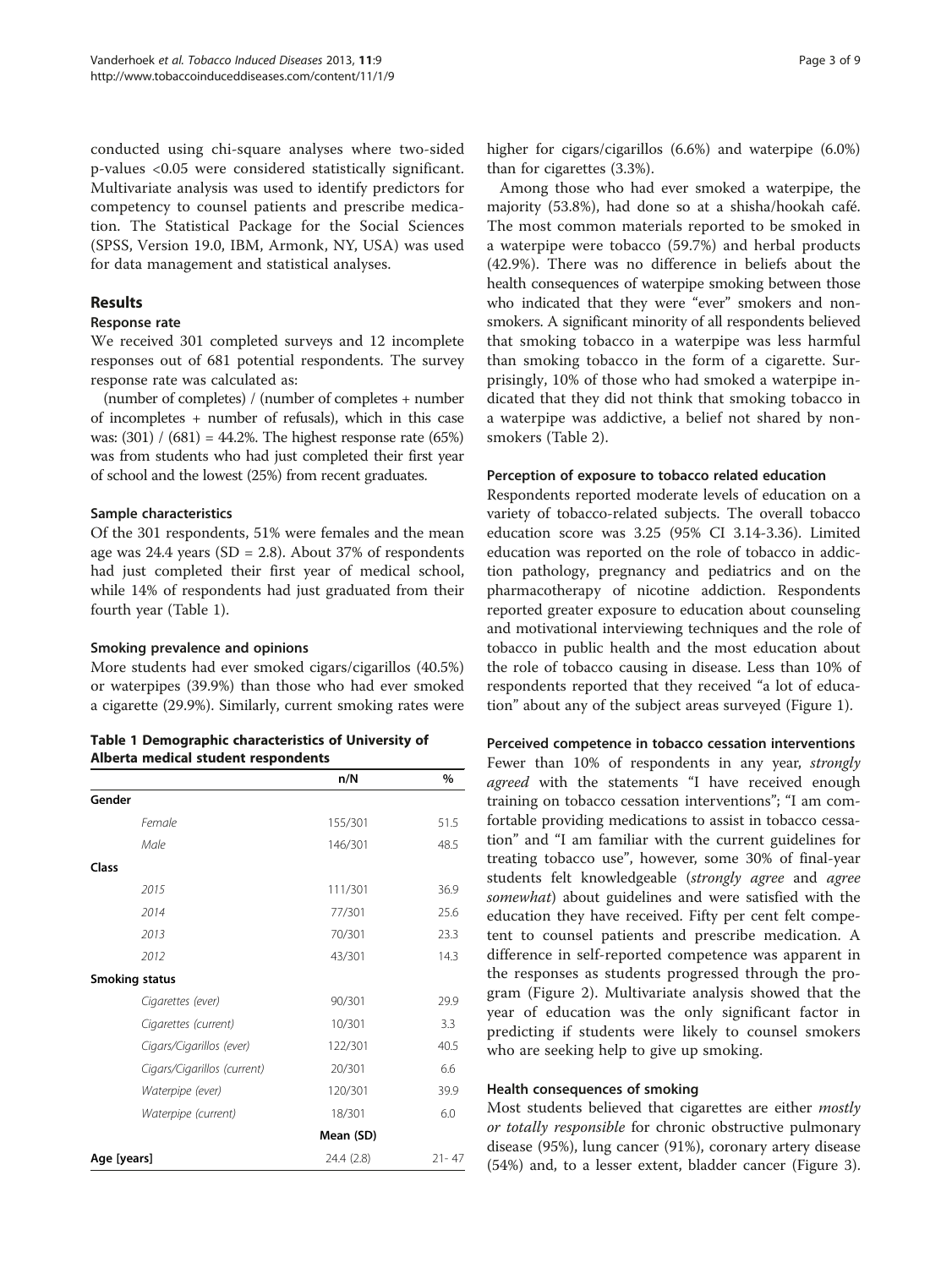#### <span id="page-3-0"></span>Table 2 Waterpipe smoking practices and beliefs among University of Alberta medical respondents

|                                                                                           | Waterpipe      |      |             |               |       |         | <b>Trend</b> |         |
|-------------------------------------------------------------------------------------------|----------------|------|-------------|---------------|-------|---------|--------------|---------|
|                                                                                           | <b>Smokers</b> |      | Non-smokers |               | $X^2$ | p-value | $X^2$        | p-value |
| <b>Smoking location</b>                                                                   | n/N            | $\%$ | n/N         | $\frac{0}{0}$ |       |         |              |         |
| Shisha/Hookah Café                                                                        | 64/119         | 53.8 | <b>NA</b>   |               |       |         |              |         |
| Home                                                                                      | 16/119         | 13.4 | <b>NA</b>   |               |       |         |              |         |
| Some other location                                                                       | 39/119         | 32.8 | <b>NA</b>   |               |       |         |              |         |
| <b>Smoking material</b>                                                                   |                |      |             |               |       |         |              |         |
| Tobacco                                                                                   | 71/119         | 59.7 | <b>NA</b>   |               |       |         |              |         |
| Herbal products                                                                           | 51/119         | 42.9 | <b>NA</b>   |               |       |         |              |         |
| Cannabis                                                                                  | 18/119         | 15.1 | <b>NA</b>   |               |       |         |              |         |
| Don't know                                                                                | 23/119         | 19.3 | <b>NA</b>   |               |       |         |              |         |
| Smoking tobacco in a waterpipe is less dangerous than<br>smoking a cigarette              |                |      |             |               | 3.97  | 0.55    | 1.75         | 0.18    |
| Strongly disagree                                                                         | 27/119         | 22.7 | 48/181      | 26.5          |       |         |              |         |
| Disagree                                                                                  | 37/119         | 31.1 | 56/181      | 30.9          |       |         |              |         |
| Disagree somewhat                                                                         | 19/119         | 16.0 | 32/181      | 17.7          |       |         |              |         |
| Agree somewhat                                                                            | 23/119         | 19.3 | 35/181      | 19.3          |       |         |              |         |
| Agree                                                                                     | 10/119         | 8.4  | 9/181       | 5.0           |       |         |              |         |
| Completely agree                                                                          | 3/119          | 2.5  | 1/181       | 0.6           |       |         |              |         |
| Smoking tobacco in a waterpipe is not addictive.                                          |                |      |             |               | 21.48 | < 0.001 | 12.4         | < 0.001 |
| Strongly disagree                                                                         | 45/119         | 37.8 | 77/180      | 42.8          |       |         |              |         |
| Disagree                                                                                  | 34/119         | 28.6 | 69/180      | 38.3          |       |         |              |         |
| Disagree somewhat                                                                         | 17/119         | 14.3 | 26/180      | 14.4          |       |         |              |         |
| Agree somewhat                                                                            | 10/119         | 8.4  | 7/180       | 3.9           |       |         |              |         |
| Agree                                                                                     | 11/119         | 9.2  | 1/180       | 0.6           |       |         |              |         |
| Completely agree                                                                          | 2/119          | 1.7  | 0/180       | 0.0           |       |         |              |         |
| Smoking herbal products in a waterpipe has no significant<br>consequences to your health. |                |      |             |               | 2.69  | 0.75    | 0.44         | 0.5     |
| Strongly disagree                                                                         | 40/120         | 33.3 | 60/180      | 33.3          |       |         |              |         |
| Disagree                                                                                  | 44/120         | 36.7 | 76180       | 42.2          |       |         |              |         |
| Disagree somewhat                                                                         | 26/120         | 21.7 | 32/180      | 17.8          |       |         |              |         |
| Agree somewhat                                                                            | 6/120          | 5.0  | 8/180       | 4.4           |       |         |              |         |
| Agree                                                                                     | 4/120          | 3.3  | 3/180       | 1.7           |       |         |              |         |
| Completely agree                                                                          | 0/120          | 0.0  | 1/180       | 0.6           |       |         |              |         |

Most students thought that cigarettes were *not at all* or not very responsible for the development of gallstones and appendicitis. The majority of students (92%) agreed that non-smokers could expect to live an average of ten years longer than smokers; however, they did not believe that quitting at the age of 30 would extend a smoker's life expectancy to that of a life-long non-smoker.

#### Tobacco cessation

Most participants believed that pharmacotherapies alone were at least somewhat effective in tobacco cessation

(Figure [4](#page-6-0)). The intervention most regarded as extremely effective by 17.1% of students was "a group cessation program including several sessions and nicotine replacement therapy". Most participants thought that both advice from a general practitioner and willpower alone were somewhat ineffective. Respondents generally agreed (85%) that physicians play a leadership role in tobacco management and that it is a priority for physicians. However, nearly one-third of students did not think that physicians are motivated to implement tobacco cessation programs with their patients and 35% of respondents did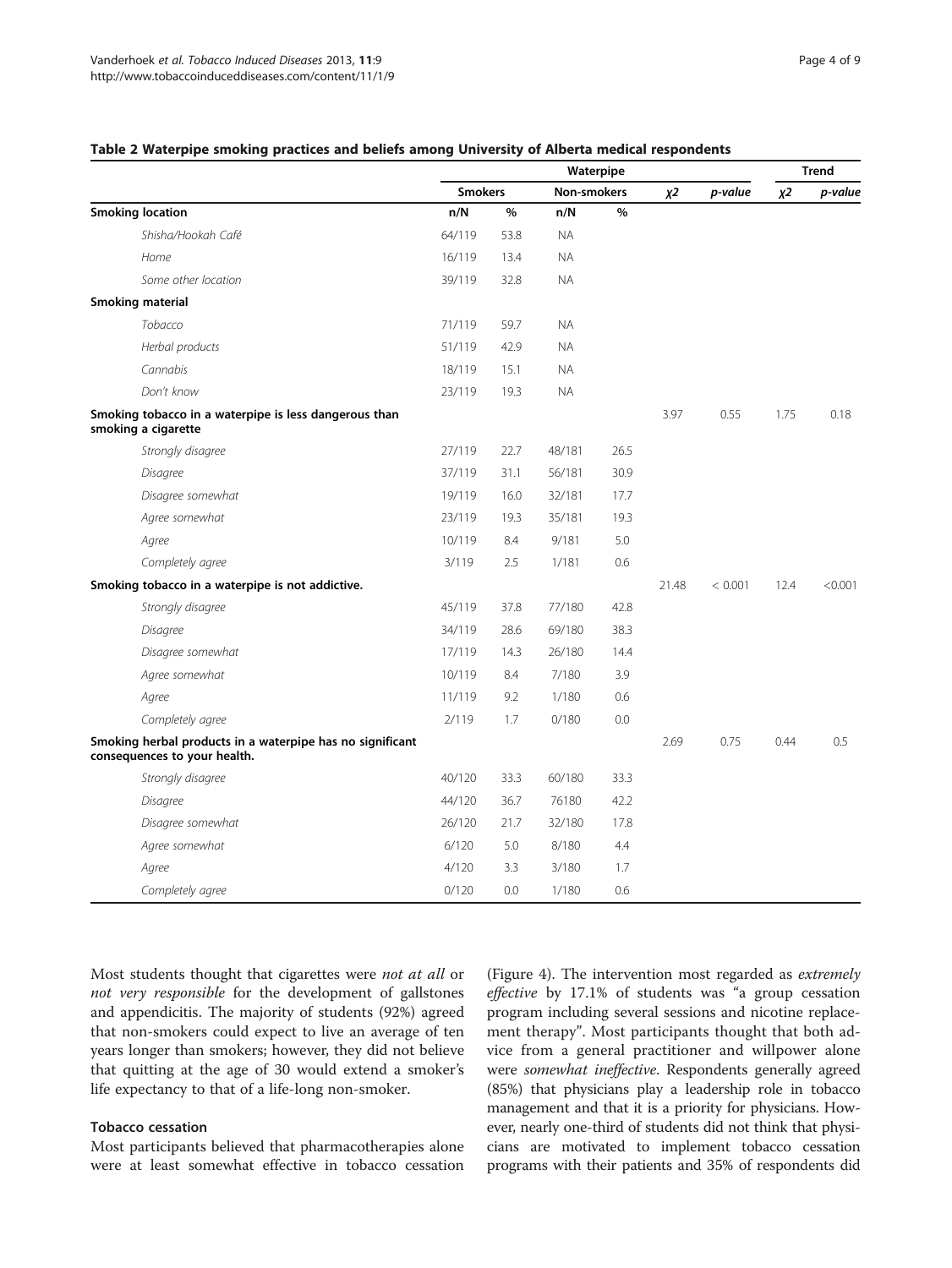<span id="page-4-0"></span>

not believe that tobacco cessation counseling is a priority in Alberta.

## **Discussion**

This survey was carried out to assess the use of tobacco products and the tobacco-related attitudes, knowledge, and education of University of Alberta medical students. Self-reported cigarette use among our survey population was low, but lifetime exposure to alternative methods of tobacco consumption (waterpipe, cigars) was surprisingly common. While students reported some exposure to all domains of tobacco education surveyed, they expressed only moderate confidence in their own ability to counsel and treat smokers. This was despite correctly identifying the key role of tobacco in the pathogenesis of lung cancer, chronic obstructive pulmonary disease and coronary artery disease.

Self-reported current cigarette use among our study population was low (3.3%). In contrast, recent surveys of medical students in Germany, the USA and the UK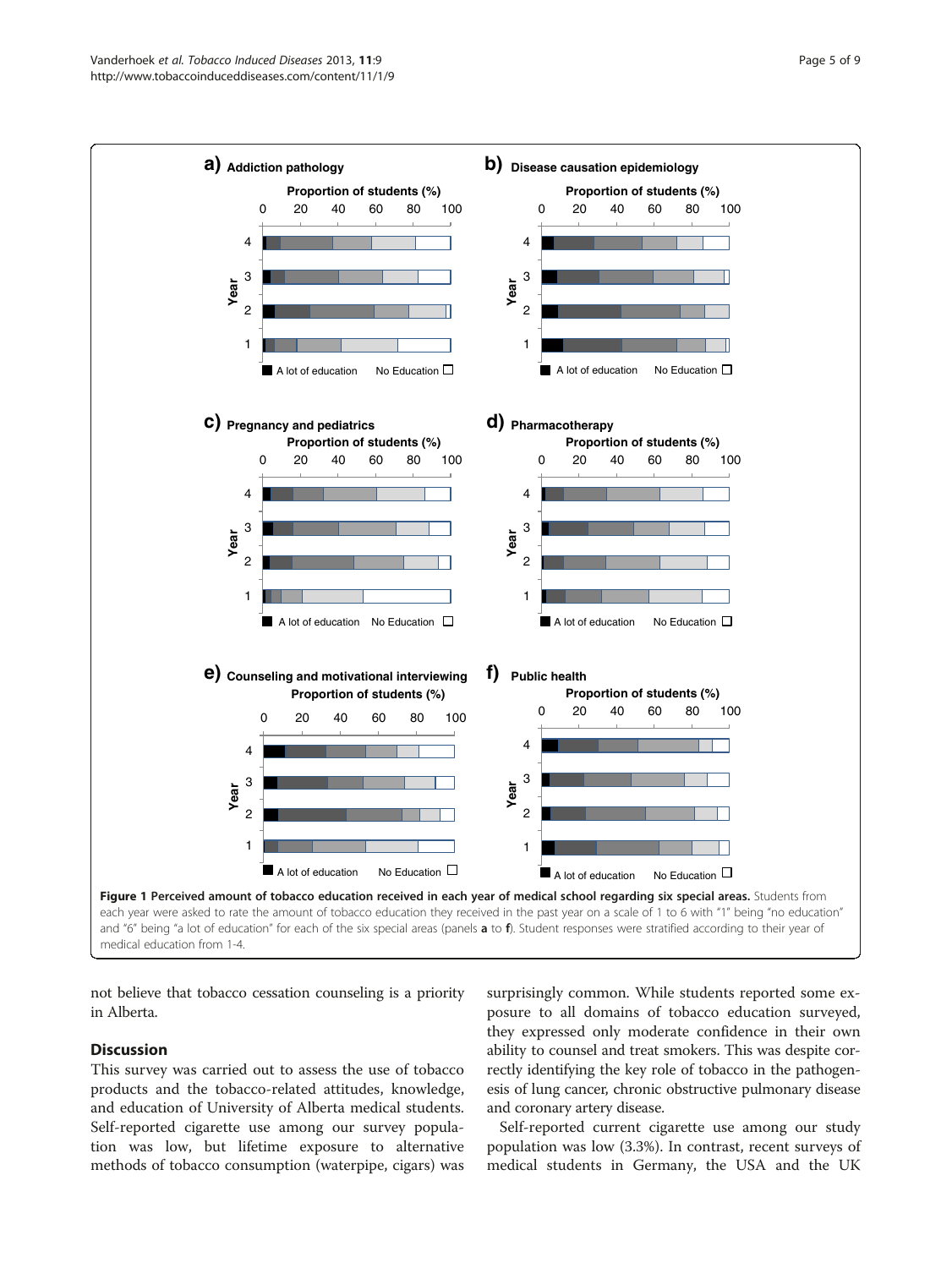<span id="page-5-0"></span>



being "totally responsible". COPD, chronic obstructive pulmonary disease.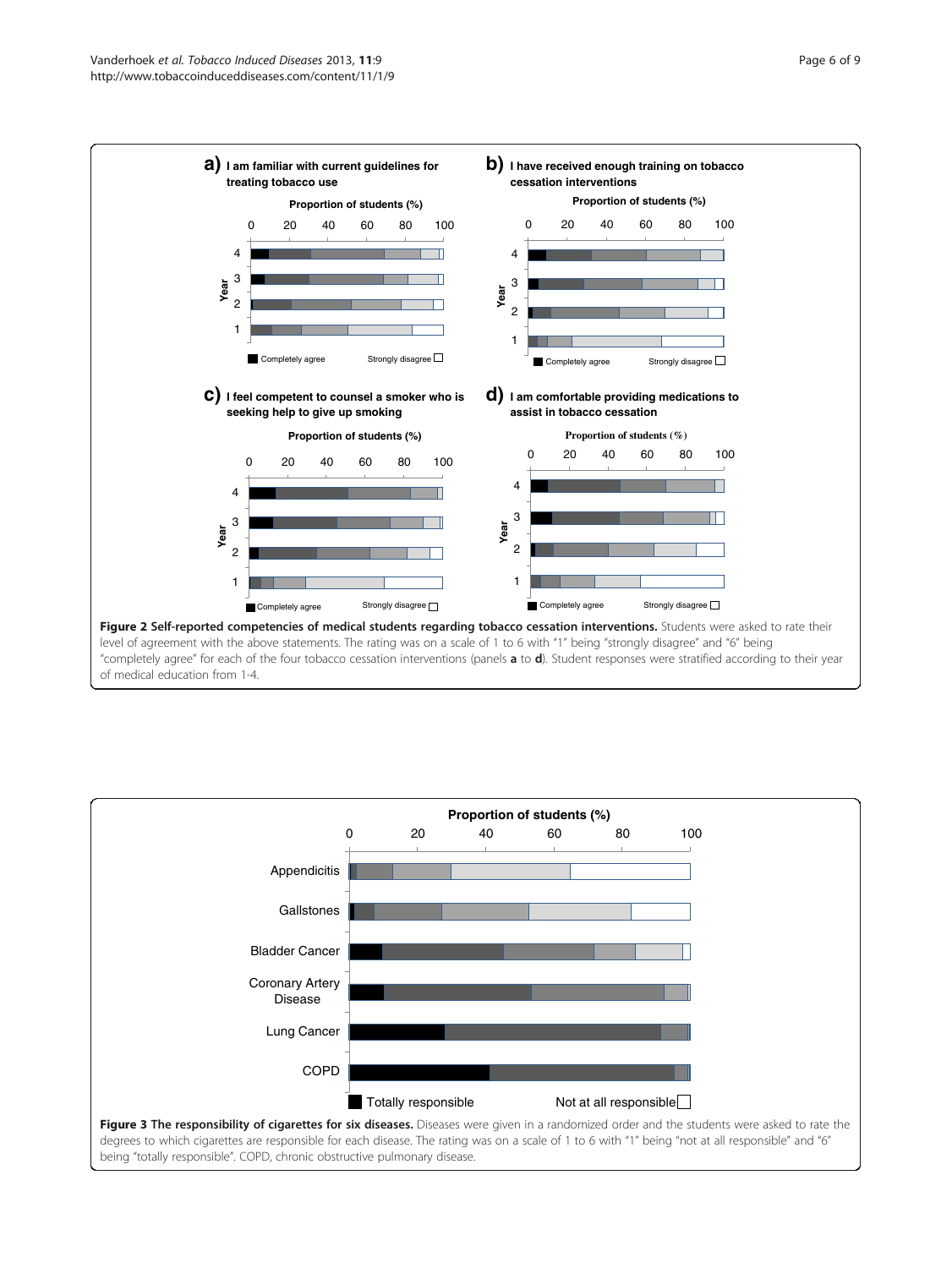<span id="page-6-0"></span>

replacement therapy; GP, general practitioner.

reported much higher rates of cigarette use (20%, 11% and 10%, respectively) [\[11-13](#page-8-0)]. The only other recent survey of cigarette use among Canadian medical students reported similar data to that reported in this study [[9\]](#page-8-0). The latest WHO estimates for adult cigarette smoking prevalence were 29% in Germany, 24% in the United Kingdom, 26% in the United States, and 17% in Canada [[14\]](#page-8-0). Although self-reported cigarette use among medical students in Canada is lower than the use of cigarettes among the general population, it is concerning that current cigar/cigarillo use among this health aware group is equivalent to that in the general population and exceeds it in the case of the use of the waterpipe [\[15](#page-8-0)]. Although 40% of respondents indicated that they had smoked a waterpipe at some point, they were skeptical of the alleged safety of this practice. Several studies confirm their suspicions, asserting that waterpipe smoking is both harmful and addictive; smokers are exposed to high levels of particulate matters, carbon monoxide, and other chemicals, which affect lung health [\[16](#page-8-0)]. More than half of those who had ever smoked a waterpipe did so in a public café. The proportion of students being introduced to waterpipe in these venues highlights the importance of smoke-free legislation being applied to waterpipe cafes [\[17](#page-8-0)]. Almost half of the students who ever smoked the waterpipe did so at home or in other locations, suggesting that we may be witnessing a normalization of waterpipe smoking in Canada among young adults. Most respondents indicated that they chose to smoke tobacco in their waterpipes, a practice that carries with it the real risk of nicotine addiction [[18](#page-8-0)].

While the causative role of tobacco in the etiology of disease was well known by respondents, they indicated that they received less education about the management of tobacco use in pregnancy and childhood. This may

well be a reflection of the relative paucity of research and the difficulty in treating tobacco addiction in both these groups. Tobacco use during pregnancy is a key modifiable risk factor for innumerable perinatal complications but poor implementation and psychosocial barriers frequently compromise the success of cessation efforts [[19](#page-8-0)]. Nevertheless, it is vital that physicians champion smoking cessation interventions as a routine part of prenatal care, as the long term benefits to both child and mother are inestimable. The adverse consequences of second hand smoke on child health have been well described and the imperative for treatment of nicotine addiction compelling [\[20\]](#page-8-0). The results of our survey suggest that a focused tobacco management module in both the pediatric and obstetric blocks could well be appropriate with an emphasis on motivational techniques to promote behavior change.

Less than 10% of graduating respondents strongly agreed that they were familiar with the current guidelines for treating tobacco use, in comparison, 99% of general practitioners are familiar with hypertension guidelines and 90% of clinicians are familiar with the guidelines for the treatment of angina [[21,22](#page-8-0)].

These data point to the need to encourage widespread exposure of medical students in Canada to the excellent CAN-ADAPTT resource which includes not only guideline information but also links to a range of educational resources including instruction of motivational interviewing techniques [[23](#page-8-0)].

It was disappointing that although a role for leadership by physicians in tobacco addiction management was acknowledged, one-third of respondents believed that physicians were not motivated to implement tobacco cessation programs and more than half thought that their advice would be ineffective. These data mirrored findings in a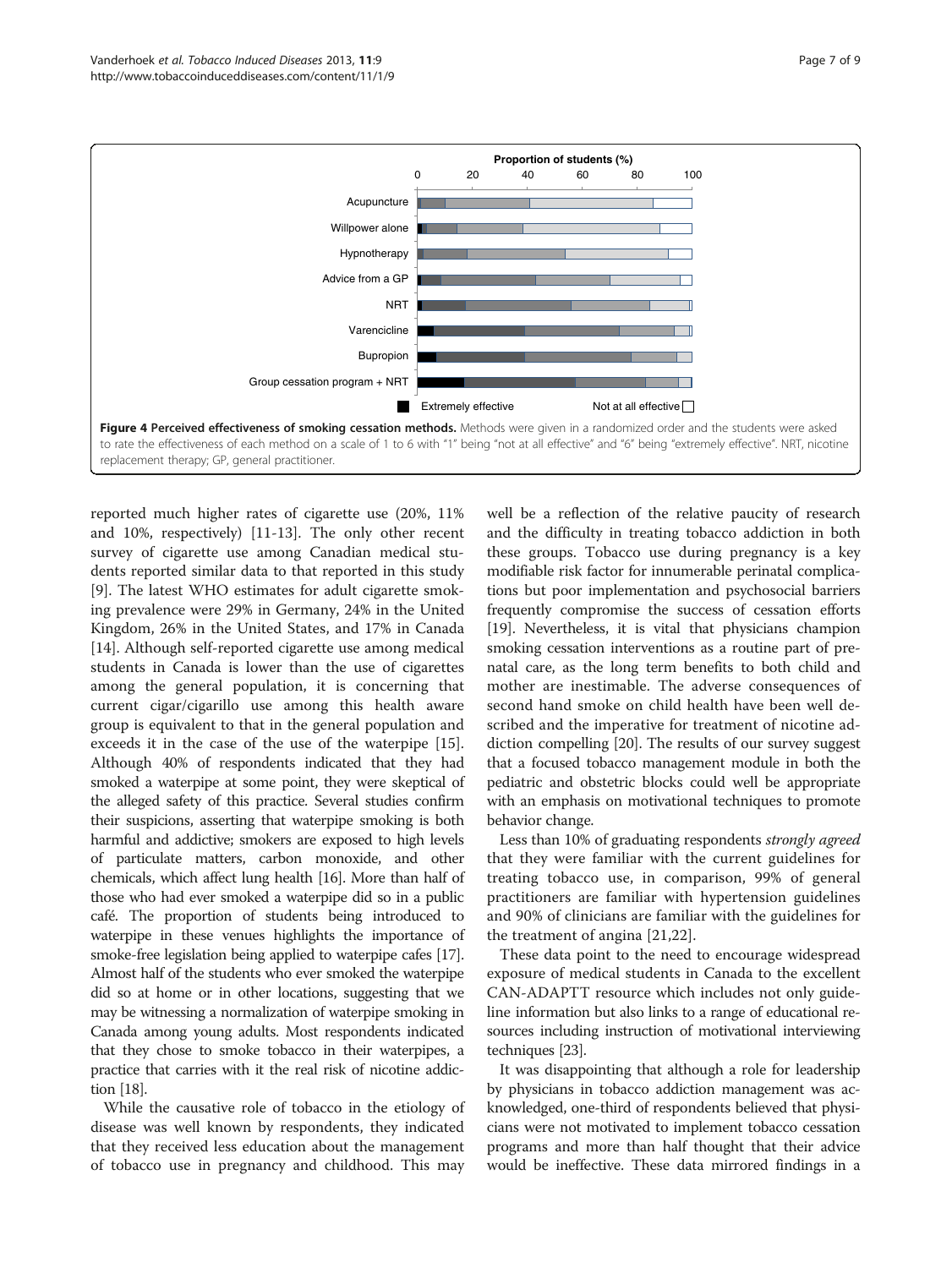Quebec study which demonstrated that while many physicians discussed tobacco addiction with their patients in two years of seeing them [[24](#page-8-0)], a significant minority perceived that these interventions took too much time or were not effective [\[25\]](#page-8-0). As knowledge-based learning is cultivated and reinforced through clinical observation, it is important that practicing physicians model the appropriate attitudes and actions towards tobacco use [\[26](#page-8-0)]. Although medical students from different countries agreed on the dangers of tobacco use, they differed in their perception of effective cessation methods. While medical students in London and Edmonton rated pharmacotherapy as more effective than physician advice, willpower or alternative therapy, and perceived "group cessation programs including nicotine replacement therapy (NRT)" to be the most effective tobacco cessation intervention, German medical students viewed "willpower alone" to be extremely effective [\[11](#page-8-0)]. Though advice from a physician doubles a smoker's chances of quitting [[27](#page-8-0)], the majority of students from medical schools in Canada, Britain and Germany viewed "GP advice" as ineffective [[11\]](#page-8-0). Despite their confidence in counseling and medicating tobacco users, this view may discourage clinical students at the University of Alberta from offering appropriate advice to current smokers.

## Limitations

A self-administered survey is a convenient and effective way to measure knowledge and opinions but has inherent drawbacks. Our survey was only able to measure education and competency subjectively, relying on students to report on these parameters accurately. Objective measures of clinical competency must be sought through other modalities.

Within these constraints, we took steps to ensure that the data we did obtain were of optimal quality by developing clear and concise wording and placement of question items and providing a logical flow to reduce respondent bias, burden and the length of the survey instrument. Heerwegh and Looseveldt [\[28\]](#page-8-0) found that, when comparing data quality in face-to-face versus on-line survey responses, those who responded on a web survey were more inclined to opt for "don't know" responses. To minimize this effect, our survey instrument contained only one item with a "don't know" response category. The use of on-line surveys has been found to increase reporting of sensitive issues (like smoking behavior), increase the accuracy of reporting and decrease the likelihood of a question being skipped compared to other methods of data collection, especially among young, well-educated and computer literate populations [\[29](#page-8-0)].

A response rate of 44.2% is well within an acceptable range for online surveys of medical students. For example, a one-week survey of New York medical students

resulted in a 30% response rate [[30\]](#page-8-0); a 25-week mixed mode survey of Canadian physicians and medical students produced an email response rate of 29.9% [[31](#page-8-0)] and an online survey of fourth-year medical students enrolled in six schools in New York City, which ran for 13.5 weeks, garnered a response rate of 50% [\[12](#page-8-0)]. Response rates were not uniform across the University of Alberta medical classes. Conclusions, especially those concerning the class of 2012, must be interpreted with caution. Our overall data suggest that there may be room for improvement in tobacco cessation intervention training. As the sampling frame was limited to one university, it may not be representative of medical education in all of Canada. Nonetheless, given the limited numbers of medical schools in Canada and the standardization of medical curriculum through licensing exams, we can assume that some of these findings may be relevant to other Canadian institutions.

## Conclusions

University of Alberta medical students have lower cigarette smoking rates than students in Europe but seem to use cigars and waterpipes quite frequently. They are knowledgeable about the health consequences of tobacco addiction but still require education on the practical aspects of the treatment of tobacco addiction.

## Practice implications

Although cigarettes have been the main focus of tobacco education, students and physicians must not overlook other forms of tobacco use such as cigars, cigarillos or waterpipes. Further analysis of both student and physician awareness of alternative tobacco use will inform continuing education on the subject and updated guidelines for the treatment of tobacco use. Additional training on behavior modification therapy and the effect of physician advice on patient behavior is also needed to address an overemphasis on pharmacotherapy. As medical students learn from a combination of didactic lectures, interactive exercises, and mentor role modeling, regular practice of preventative behavioral change interventions amongst physician preceptors can teach future physicians to employ this method as well. An evaluation of recent graduates in clinical practice will provide further clues into the longterm effectiveness of current tobacco medical education. Medical students and current physicians would benefit from the tools, support and ongoing education to make them effective leaders in tobacco cessation and health promotion.

#### Competing interests

TR has received honoraria from Pfizer®, Novartis®, Glaxo Smith Kline®, Astra Zeneca $^{\circledR}$  and Roche $^{\circledR}$  as a speaker in activities related to continuing medical education. All other authors have none to declare.